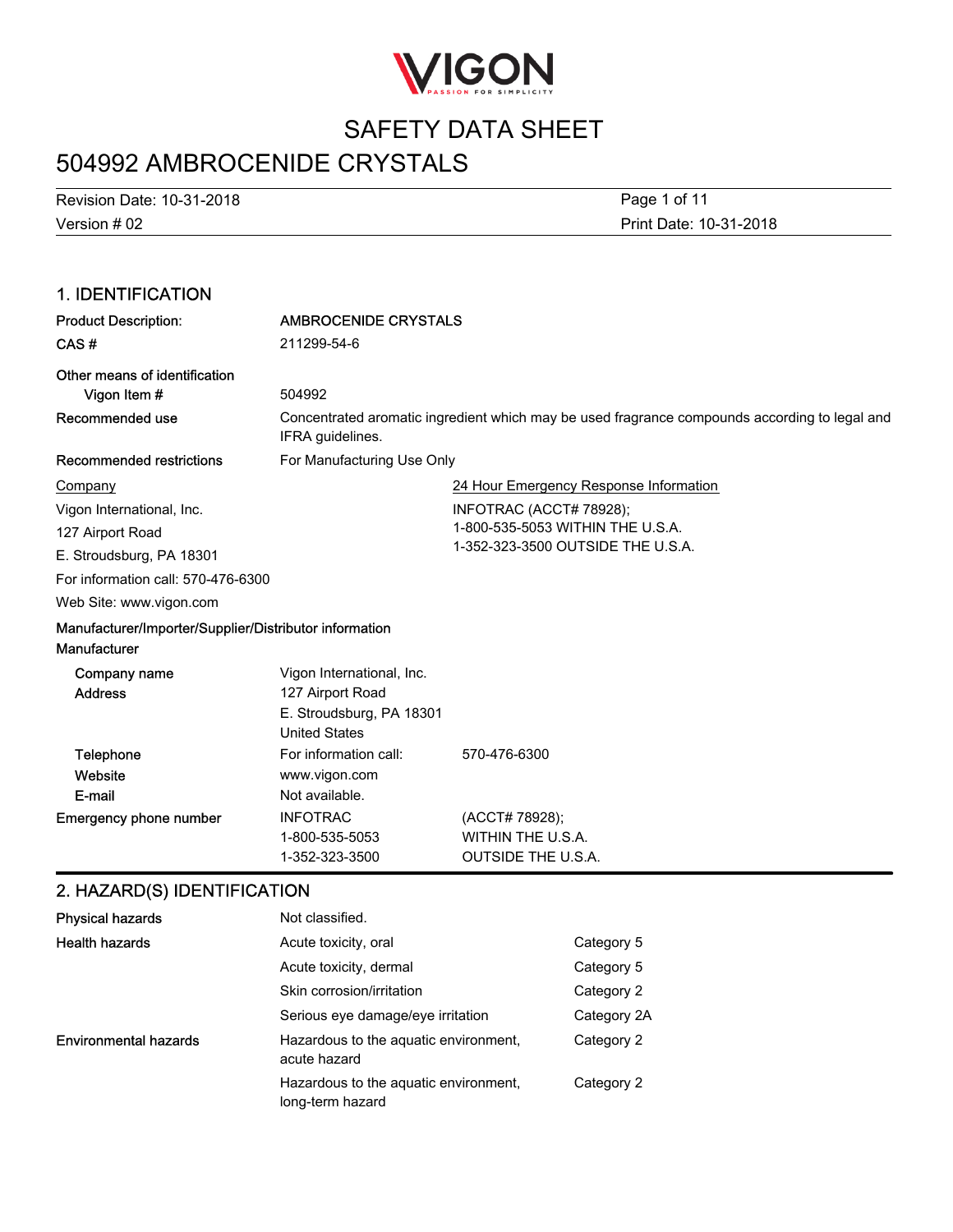

# 504992 AMBROCENIDE CRYSTALS

Version # 02 Revision Date: 10-31-2018

Label elements

Print Date: 10-31-2018 Page 2 of 11

| Signal word                                  | Warning                                                                                                                                                                                                                                                                                                                                                                                                                           |
|----------------------------------------------|-----------------------------------------------------------------------------------------------------------------------------------------------------------------------------------------------------------------------------------------------------------------------------------------------------------------------------------------------------------------------------------------------------------------------------------|
| <b>Hazard statement</b>                      | May be harmful if swallowed or in contact with skin. Causes skin irritation. Causes skin and eye<br>irritation. Causes serious eye irritation. Toxic to aguatic life. Toxic to aguatic life with long lasting<br>effects.                                                                                                                                                                                                         |
| <b>Precautionary statement</b>               |                                                                                                                                                                                                                                                                                                                                                                                                                                   |
| <b>Prevention</b>                            | Wash thoroughly after handling. Avoid release to the environment. Wear eye protection/face<br>protection. Wear protective gloves.                                                                                                                                                                                                                                                                                                 |
| Response                                     | IF ON SKIN: Wash with plenty of water. IF IN EYES: Rinse cautiously with water for several<br>minutes. Remove contact lenses, if present and easy to do. Continue rinsing. Call a POISON<br>CENTER/doctor if you feel unwell. If skin irritation occurs: Get medical advice/attention. If eye<br>irritation persists: Get medical advice/attention. Take off contaminated clothing and wash it before<br>reuse. Collect spillage. |
| <b>Storage</b>                               | Store away from incompatible materials.                                                                                                                                                                                                                                                                                                                                                                                           |
| <b>Disposal</b>                              | Dispose of contents/container in accordance with local/regional/national/international regulations.                                                                                                                                                                                                                                                                                                                               |
| Hazard(s) not otherwise<br>classified (HNOC) | WARNING! May form combustible dust concentrations in air. Avoid breathing dust.                                                                                                                                                                                                                                                                                                                                                   |
| Supplemental information                     | 100% of the mixture consists of component(s) of unknown acute inhalation toxicity.                                                                                                                                                                                                                                                                                                                                                |

#### 3. COMPOSITION/INFORMATION ON INGREDIENTS

**Substances** 

| Chemical name          | Common name and synonyms                                             | CAS number  | %   |
|------------------------|----------------------------------------------------------------------|-------------|-----|
|                        | 4H-4a,9-Methanoazuleno[5,6-d]-1,3 (4AR,5R,7AS,9R)-OCTAHYDRO-2,2,5,8, | 211299-54-6 | 100 |
|                        | editalgetig-2.2.5.8.8.9a-hexamethyl-8.9A-HEXAMETHYL-4H-4A.9-METHANO  |             |     |
| $(4aR, 5R, 7aS, 9R)$ - | AZULENO[5,6-D]-1,3-DIOXOLE                                           |             |     |

### 4. FIRST-AID MEASURES

| Inhalation                                               | If breathing is difficult, remove to fresh air and keep at rest in a position comfortable for breathing.<br>For breathing difficulties, oxygen may be necessary. Call a physician if symptoms develop or<br>persist.                                        |
|----------------------------------------------------------|-------------------------------------------------------------------------------------------------------------------------------------------------------------------------------------------------------------------------------------------------------------|
| <b>Skin contact</b>                                      | Take off immediately all contaminated clothing. Get medical attention if irritation develops and<br>persists. Wash skin thoroughly with soap and water for several minutes.                                                                                 |
| Eye contact                                              | Remove contact lenses, if present and easy to do. Get medical attention if irritation develops and<br>persists. Promptly wash eyes with plenty of water while lifting the eye lids.                                                                         |
| Ingestion                                                | Call a physician or poison control center immediately. If swallowed, rinse mouth with water (only if<br>the person is conscious). Do not induce vomiting. If vomiting occurs, the head should be kept low<br>so that stomach vomit doesn't enter the lungs. |
| Most important<br>symptoms/effects, acute and<br>delayed | Severe eye irritation. Symptoms may include stinging, tearing, redness, swelling, and blurred<br>vision. Dusts may irritate the respiratory tract, skin and eyes. Skin irritation. May cause redness<br>and pain.                                           |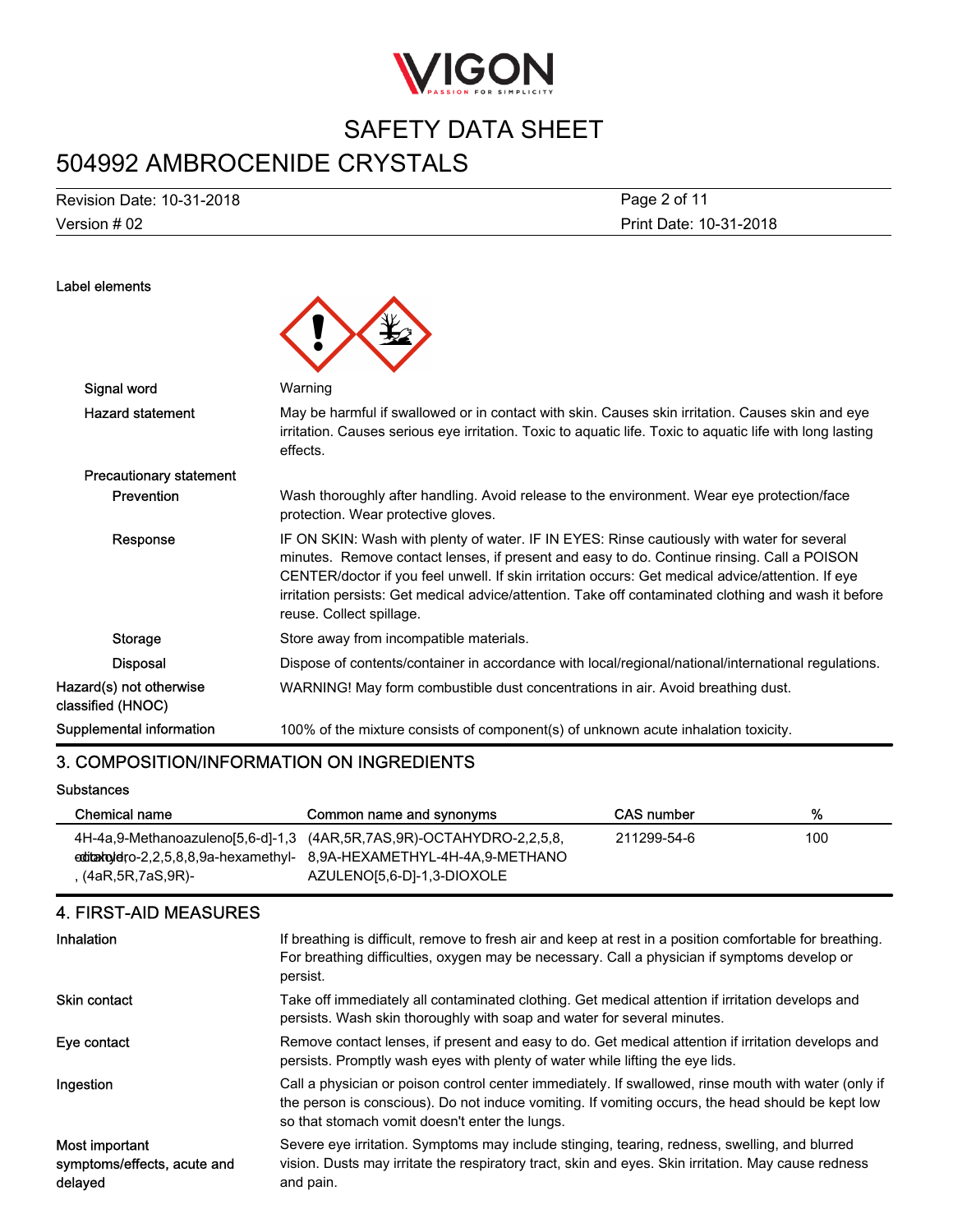

# 504992 AMBROCENIDE CRYSTALS

| <b>Revision Date: 10-31-2018</b>                                             | Page 3 of 11                                                                                                                                                                                                                                                                                                                                                                                    |  |
|------------------------------------------------------------------------------|-------------------------------------------------------------------------------------------------------------------------------------------------------------------------------------------------------------------------------------------------------------------------------------------------------------------------------------------------------------------------------------------------|--|
| Version #02                                                                  | Print Date: 10-31-2018                                                                                                                                                                                                                                                                                                                                                                          |  |
| Indication of immediate medical<br>attention and special treatment<br>needed | Not available.                                                                                                                                                                                                                                                                                                                                                                                  |  |
| <b>General information</b>                                                   | Ensure that medical personnel are aware of the material(s) involved, and take precautions to<br>protect themselves. Show this safety data sheet to the doctor in attendance.                                                                                                                                                                                                                    |  |
| 5. FIRE-FIGHTING MEASURES                                                    |                                                                                                                                                                                                                                                                                                                                                                                                 |  |
| Suitable extinguishing media                                                 | Water spray, fog, CO2, dry chemical, or alcohol resistant foam.                                                                                                                                                                                                                                                                                                                                 |  |
| Unsuitable extinguishing media                                               | Do not use a solid water stream as it may scatter and spread fire.                                                                                                                                                                                                                                                                                                                              |  |
| Specific hazards arising from<br>the chemical                                | Explosion hazard: Avoid generating dust; fine dust dispersed in air in sufficient concentrations, and<br>in the presence of an ignition source is a potential dust explosion hazard. Fire may produce<br>irritating, corrosive and/or toxic gases.                                                                                                                                              |  |
| Special protective equipment<br>and precautions for firefighters             | Firefighters must use standard protective equipment including flame retardant coat, helmet with<br>face shield, gloves, rubber boots, and in enclosed spaces, SCBA. Structural firefighters protective<br>clothing will only provide limited protection. Wear self-contained breathing apparatus with a full<br>facepiece operated in the positive pressure demand mode when fighting fires.    |  |
| <b>Fire fighting</b><br>equipment/instructions                               | In case of fire and/or explosion do not breathe fumes. Use standard firefighting procedures and<br>consider the hazards of other involved materials. Move containers from fire area if you can do so<br>without risk. Water runoff can cause environmental damage. Ventilate closed spaces before<br>entering them. Keep run-off water out of sewers and water sources. Dike for water control. |  |
| Specific methods                                                             | Use water spray to cool unopened containers.                                                                                                                                                                                                                                                                                                                                                    |  |
| General fire hazards                                                         | Static charges generated by emptying package in or near flammable vapor may cause flash fire.                                                                                                                                                                                                                                                                                                   |  |

#### 6. ACCIDENTAL RELEASE MEASURES

| Personal precautions, protective<br>equipment and emergency<br>procedures | Keep unnecessary personnel away. Eliminate all sources of ignition. Avoid contact with skin or<br>inhalation of spillage, dust or vapor. Do not touch damaged containers or spilled material unless<br>wearing appropriate protective clothing. Ventilate closed spaces before entering them.                                                                                                                                            |
|---------------------------------------------------------------------------|------------------------------------------------------------------------------------------------------------------------------------------------------------------------------------------------------------------------------------------------------------------------------------------------------------------------------------------------------------------------------------------------------------------------------------------|
| Methods and materials for<br>containment and cleaning up                  | Eliminate all ignition sources (no smoking, flares, sparks or flames in immediate area). Sweep up<br>and place in a clearly labeled container for chemical waste. Wash contaminated area with water.<br>Use only non-sparking tools. Avoid the generation of dusts during clean-up. This material and its<br>container must be disposed of as hazardous waste. Collect and dispose of spillage as indicated in<br>section 13 of the SDS. |
|                                                                           | Never return spills in original containers for re-use.                                                                                                                                                                                                                                                                                                                                                                                   |
| <b>Environmental precautions</b>                                          | Retain and dispose of contaminated wash water. Avoid release to the environment. Contact local<br>authorities in case of spillage to drain/aquatic environment. Prevent further leakage or spillage if<br>safe to do so. Do not contaminate water.                                                                                                                                                                                       |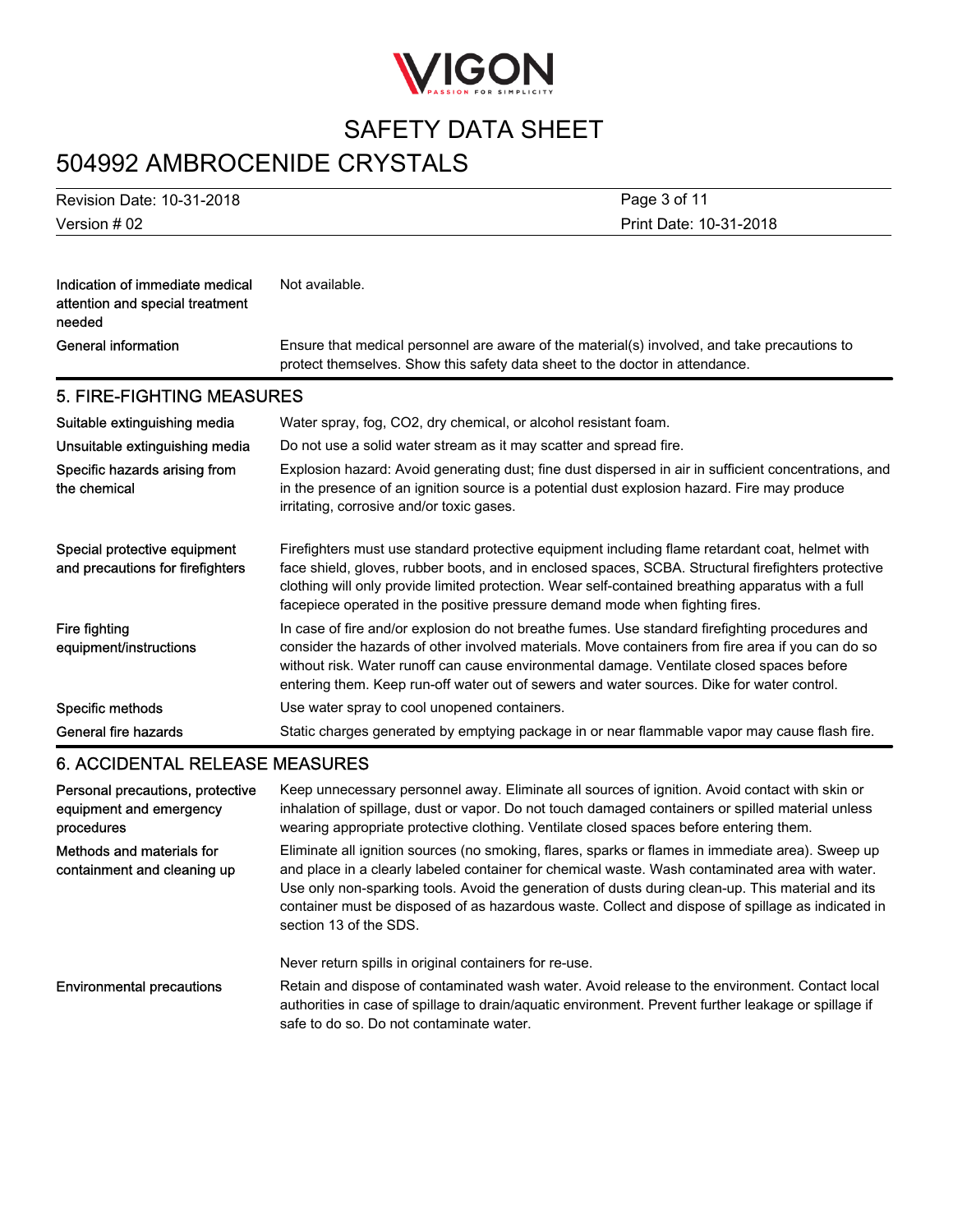

# 504992 AMBROCENIDE CRYSTALS

Version # 02 Revision Date: 10-31-2018 Print Date: 10-31-2018 Page 4 of 11

| 7. HANDLING AND STORAGE                                         |                                                                                                                                                                                                                                                                                                                                                                                                                                                                                                                                                                                                                                                                                                                                                                                                                                                                            |
|-----------------------------------------------------------------|----------------------------------------------------------------------------------------------------------------------------------------------------------------------------------------------------------------------------------------------------------------------------------------------------------------------------------------------------------------------------------------------------------------------------------------------------------------------------------------------------------------------------------------------------------------------------------------------------------------------------------------------------------------------------------------------------------------------------------------------------------------------------------------------------------------------------------------------------------------------------|
| Precautions for safe handling                                   | Take precautionary measures against static discharges when there is a risk of dust explosion.<br>Minimize dust generation and accumulation. Routine housekeeping should be instituted to ensure<br>that dusts do not accumulate on surfaces. Dry powders can build static electricity charges when<br>subjected to the friction of transfer and mixing operations. Provide adequate precautions, such as<br>electrical grounding and bonding, or inert atmospheres. Do not handle or store near an open<br>flame, heat or other sources of ignition. Assume that this material is capable of producing a dust<br>explosion if ignited as a dust cloud.<br>Take precautionary measures against static discharges. Avoid breathing vapor. Avoid breathing<br>dust. Avoid contact with eyes, skin, and clothing. Avoid prolonged exposure. Wash thoroughly<br>after handling. |
| Conditions for safe storage,<br>including any incompatibilities | Keep container closed. Handle containers with care. Open slowly in order to control possible<br>pressure release. Store in a cool, well-ventilated area.                                                                                                                                                                                                                                                                                                                                                                                                                                                                                                                                                                                                                                                                                                                   |
| 8. EXPOSURE CONTROLS/PERSONAL PROTECTION                        |                                                                                                                                                                                                                                                                                                                                                                                                                                                                                                                                                                                                                                                                                                                                                                                                                                                                            |
| Occupational exposure limits                                    | This substance has no PEL, TLV, or other recommended exposure limit.                                                                                                                                                                                                                                                                                                                                                                                                                                                                                                                                                                                                                                                                                                                                                                                                       |
| <b>Biological limit values</b>                                  | No biological exposure limits noted for the ingredient(s).                                                                                                                                                                                                                                                                                                                                                                                                                                                                                                                                                                                                                                                                                                                                                                                                                 |
| Appropriate engineering controls                                | Use only appropriately classified electrical equipment and powered industrial trucks. It is<br>recommended that all dust control equipment such as local exhaust ventilation and material<br>transport systems involved in handling of this product contain explosion relief vents or an<br>explosion suppression system or an oxygen-deficient environment. Ensure that dust-handling<br>systems (such as exhaust ducts, dust collectors, vessels, and processing equipment) are<br>designed in a manner to prevent the escape of dust into the work area (i.e., there is no leakage<br>from the equipment). Use explosion-proof ventilation equipment to stay below exposure limits.<br>Adequate ventilation should be provided so that exposure limits are not exceeded.                                                                                                |
| Eye/face protection                                             | Individual protection measures, such as personal protective equipment<br>Wear safety glasses with side shields (or goggles).                                                                                                                                                                                                                                                                                                                                                                                                                                                                                                                                                                                                                                                                                                                                               |
| Skin protection<br>Hand protection                              | Chemical resistant gloves.                                                                                                                                                                                                                                                                                                                                                                                                                                                                                                                                                                                                                                                                                                                                                                                                                                                 |
| Other                                                           | Not available.                                                                                                                                                                                                                                                                                                                                                                                                                                                                                                                                                                                                                                                                                                                                                                                                                                                             |
| <b>Respiratory protection</b>                                   | Dust mask.                                                                                                                                                                                                                                                                                                                                                                                                                                                                                                                                                                                                                                                                                                                                                                                                                                                                 |
| <b>Thermal hazards</b>                                          | Wear appropriate thermal protective clothing, when necessary.                                                                                                                                                                                                                                                                                                                                                                                                                                                                                                                                                                                                                                                                                                                                                                                                              |
| General hygiene considerations                                  | When using, do not eat, drink or smoke. Always observe good personal hygiene measures, such<br>as washing after handling the material and before eating, drinking, and/or smoking. Routinely<br>wash work clothing and protective equipment to remove contaminants.                                                                                                                                                                                                                                                                                                                                                                                                                                                                                                                                                                                                        |

#### 9. PHYSICAL AND CHEMICAL PROPERTIES

| Appearance            | Refer to Spec Sheet         |
|-----------------------|-----------------------------|
| <b>Physical state</b> | Powder\Crystal.             |
| Form                  | Powder. Crystalline powder. |
| Color                 | Refer to Spec Sheet         |
| Odor                  | Characteristic.             |
| Odor threshold        | Not available.              |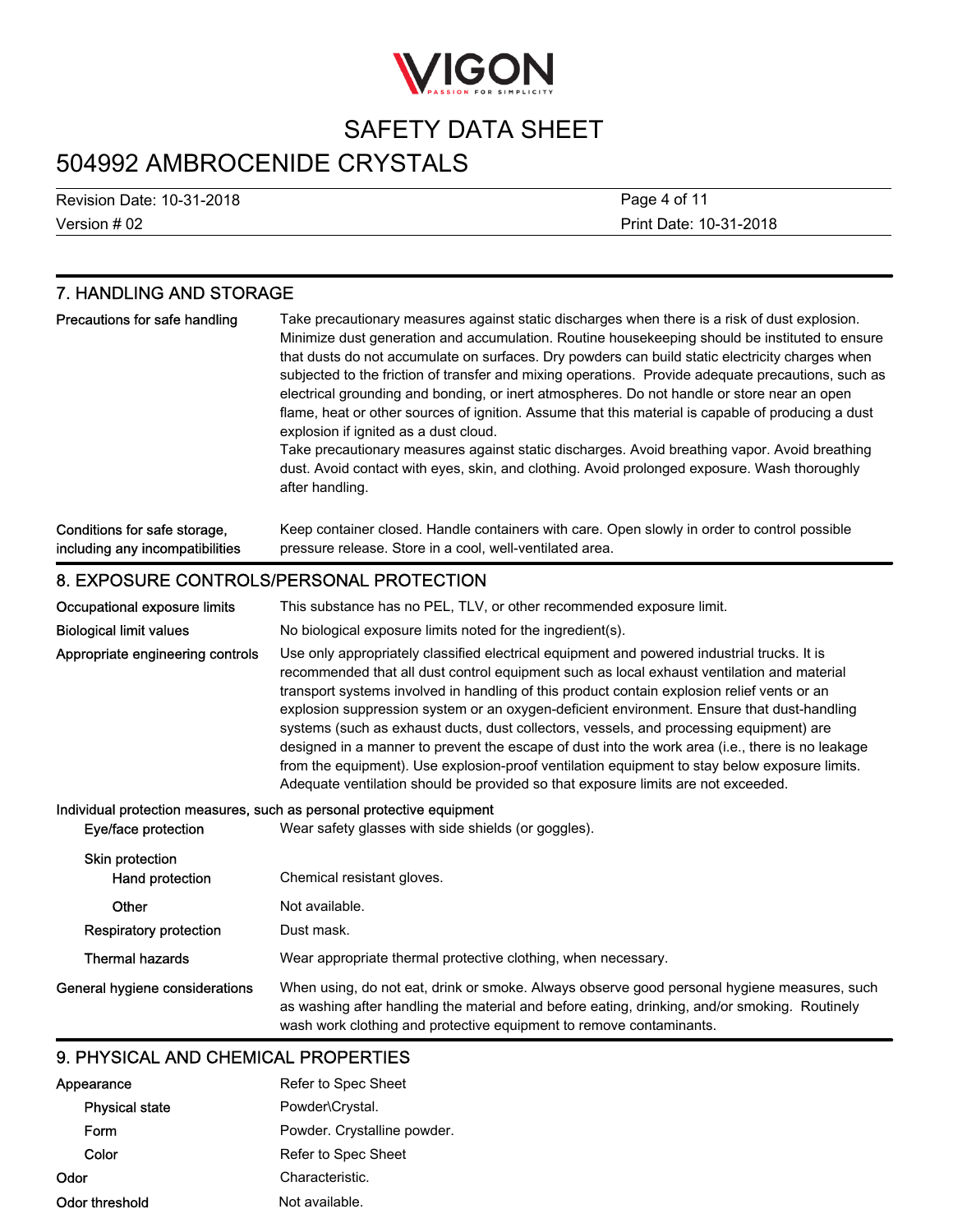

# 504992 AMBROCENIDE CRYSTALS

Version # 02 Revision Date: 10-31-2018

Print Date: 10-31-2018 Page 5 of 11

| pH                                                | Not available.                             |
|---------------------------------------------------|--------------------------------------------|
| Melting point/freezing point                      | 135.5 °F (57.5 °C)                         |
| Initial boiling point and boiling                 | 575.6 °F (302 °C)                          |
| range                                             |                                            |
| Flash point                                       | > 200.0 °F (> 93.3 °C) Closed Cup          |
| <b>Evaporation rate</b>                           | Not available.                             |
| Flammability (solid, gas)                         | Not available.                             |
| Upper/lower flammability or explosive limits      |                                            |
| Flammability limit - lower<br>(%)                 | Not available.                             |
| <b>Flammability limit - upper</b><br>(%)          | Not available.                             |
| Explosive limit - lower (%)                       | Not available.                             |
| Explosive limit - upper (%)                       | Not available.                             |
| Vapor pressure                                    | 0.002 mm Hg at 25 °C                       |
| Vapor density                                     | Not available.                             |
| <b>Relative density</b>                           | 1.094 g/cm <sup>3</sup> at 20 $^{\circ}$ C |
| Solubility(ies)                                   |                                            |
| Solubility (water)                                | Insoluble                                  |
| <b>Partition coefficient</b><br>(n-octanol/water) | Not available.                             |
| Auto-ignition temperature                         | Not available.                             |
| <b>Decomposition temperature</b>                  | Not available.                             |
| <b>Viscosity</b>                                  | Not available.                             |
| Other information                                 |                                            |
| <b>Explosive properties</b>                       | Not explosive.                             |
| Molecular formula                                 | C18H30O2                                   |
| Molecular weight                                  | 278.44 g/mol                               |
| <b>Oxidizing properties</b>                       | Not oxidizing.                             |

#### 10. STABILITY AND REACTIVITY

| Reactivity                            | The product is stable and non-reactive under normal conditions of use, storage and transport.                                                                                |
|---------------------------------------|------------------------------------------------------------------------------------------------------------------------------------------------------------------------------|
| <b>Chemical stability</b>             | Material is stable under normal conditions.                                                                                                                                  |
| Possibility of hazardous<br>reactions | No dangerous reaction known under conditions of normal use.                                                                                                                  |
| Conditions to avoid                   | Keep away from heat, sparks and open flame. Avoid temperatures exceeding the flash point.<br>Contact with incompatible materials. Minimize dust generation and accumulation. |
| Incompatible materials                | Strong oxidizing agents.                                                                                                                                                     |
| Hazardous decomposition<br>products   | No hazardous decomposition products if stored and handled as indicated.                                                                                                      |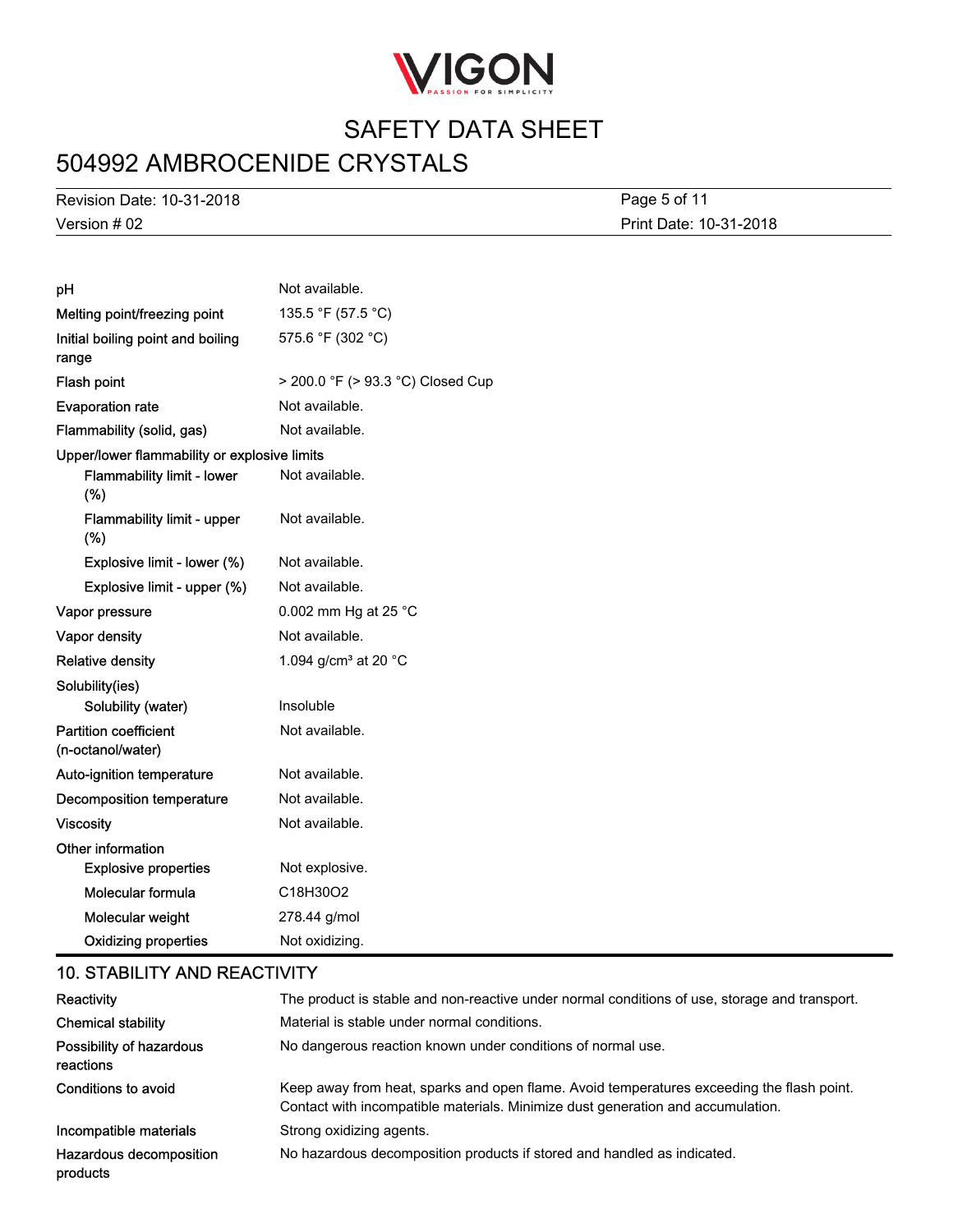

# 504992 AMBROCENIDE CRYSTALS

Version # 02 Revision Date: 10-31-2018 Print Date: 10-31-2018 Page 6 of 11

### 11. TOXICOLOGICAL INFORMATION

| Information on likely routes of exposure                                           |                                                                                                                                                                                                                   |  |
|------------------------------------------------------------------------------------|-------------------------------------------------------------------------------------------------------------------------------------------------------------------------------------------------------------------|--|
| <b>Inhalation</b>                                                                  | Irritating to respiratory system.                                                                                                                                                                                 |  |
| Skin contact                                                                       | May be harmful in contact with skin. Causes skin irritation.                                                                                                                                                      |  |
| Eye contact                                                                        | Causes serious eye irritation.                                                                                                                                                                                    |  |
| Ingestion                                                                          | May be harmful if swallowed.                                                                                                                                                                                      |  |
| Symptoms related to the<br>physical, chemical and<br>toxicological characteristics | Severe eye irritation. Symptoms may include stinging, tearing, redness, swelling, and blurred<br>vision. Dusts may irritate the respiratory tract, skin and eyes. Skin irritation. May cause redness<br>and pain. |  |

#### Information on toxicological effects

Acute toxicity May be harmful in contact with skin. May be harmful if swallowed.

| Product                              | <b>Species</b>                                                                                                    | <b>Test Results</b>                  |
|--------------------------------------|-------------------------------------------------------------------------------------------------------------------|--------------------------------------|
|                                      | 4H-4a,9-Methanoazuleno[5,6-d]-1,3-dioxole, octahydro-2,2,5,8,8,9a-hexamethyl-, (4aR,5R,7aS,9R)- (CAS 211299-54-6) |                                      |
| Acute                                |                                                                                                                   |                                      |
| Dermal                               |                                                                                                                   |                                      |
| LD50                                 | Rat                                                                                                               | > 2000 mg/kg OECD Test Guideline 402 |
| Oral                                 |                                                                                                                   |                                      |
| LD50                                 | Rat                                                                                                               | > 2000 mg/kg OECD Test Guideline 401 |
| Chronic                              |                                                                                                                   |                                      |
| <b>Oral</b>                          |                                                                                                                   |                                      |
| <b>LOEL</b>                          | Rat                                                                                                               | <b>OECD Test Guideline 407</b>       |
| Skin corrosion/irritation            | Causes skin irritation.<br>rabbit: Moderate irritation of skin @ 100 %<br>Humans: No skin irritation @ 10 %       |                                      |
| Serious eye damage/eye<br>irritation | Causes serious eye irritation.<br>rabbit: Eye irritation @ 100 %                                                  |                                      |
| Respiratory or skin sensitization    |                                                                                                                   |                                      |
| <b>Respiratory sensitization</b>     | Not a respiratory sensitizer.                                                                                     |                                      |
| <b>Skin sensitization</b>            | guinea pig: No sensitizing effect. @ 100 %<br>Humans: No sensitizing effect. @ 2.5 %                              |                                      |
| Germ cell mutagenicity               | No experimental indication of genotoxicity in vitro.                                                              |                                      |
| Carcinogenicity                      |                                                                                                                   |                                      |
|                                      | IARC Monographs. Overall Evaluation of Carcinogenicity                                                            |                                      |
| Not listed.                          |                                                                                                                   |                                      |
|                                      | OSHA Specifically Regulated Substances (29 CFR 1910.1001-1052)                                                    |                                      |
| Not regulated.                       |                                                                                                                   |                                      |
|                                      | US. National Toxicology Program (NTP) Report on Carcinogens                                                       |                                      |
| Not listed.                          |                                                                                                                   |                                      |
|                                      | US. OSHA Specifically Regulated Substances (29 CFR 1910.1001-1050)                                                |                                      |
| Not available.                       |                                                                                                                   |                                      |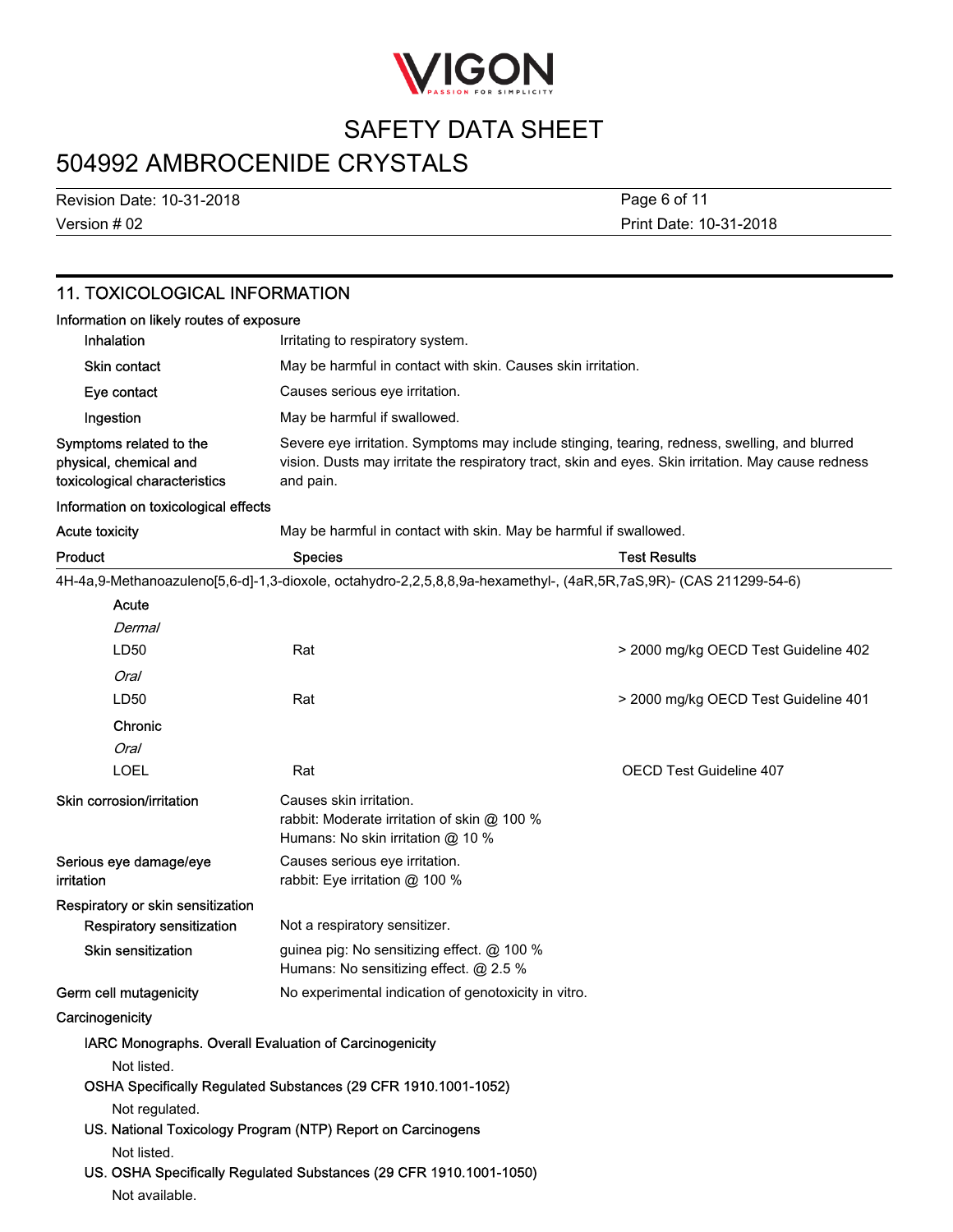

# 504992 AMBROCENIDE CRYSTALS

| Version # 02              | Print Date: 10-31-2018 |
|---------------------------|------------------------|
| Revision Date: 10-31-2018 | Page 7 of 11           |

| Reproductive toxicity                                 | This product is not expected to cause reproductive or developmental effects. |
|-------------------------------------------------------|------------------------------------------------------------------------------|
| Specific target organ toxicity -<br>single exposure   | Not classified.                                                              |
| Specific target organ toxicity -<br>repeated exposure | Not classified.                                                              |
| <b>Aspiration hazard</b>                              | Not an aspiration hazard.                                                    |

#### 12. ECOLOGICAL INFORMATION

| Ecotoxicity                      |                    | Toxic to aquatic life with long lasting effects.                                                                                                                                           |                                                  |
|----------------------------------|--------------------|--------------------------------------------------------------------------------------------------------------------------------------------------------------------------------------------|--------------------------------------------------|
| Product                          |                    | <b>Species</b>                                                                                                                                                                             | <b>Test Results</b>                              |
|                                  |                    | 4H-4a,9-Methanoazuleno[5,6-d]-1,3-dioxole, octahydro-2,2,5,8,8,9a-hexamethyl-, (4aR,5R,7aS,9R)- (CAS 211299-54-6)                                                                          |                                                  |
| Aquatic                          |                    |                                                                                                                                                                                            |                                                  |
| Acute                            |                    |                                                                                                                                                                                            |                                                  |
| Algae                            | ErC50              | Green algae (Scenedesmus subspica)                                                                                                                                                         | > 4.3 mg/l, 72 hours OECD Test<br>Guideline 201  |
| Crustacea                        | EC50               | Water flea (Daphnia magna)                                                                                                                                                                 | > 3.12 mg/l, 48 hours OECD Test<br>Guideline 202 |
| <b>Fish</b>                      | <b>LC50</b>        | Oncorhynchus mykiss                                                                                                                                                                        | > 2.77 mg/l, 96 hours OECD Test<br>Guideline 203 |
| Other                            | EC50               | <b>Activated Sludge</b>                                                                                                                                                                    | > 4.3 mg/l, 3 hours OECD Test<br>Guideline 209   |
| Persistence and degradability    |                    | Not readily biodegradable.<br>0 %/28 d, OECD 301D                                                                                                                                          |                                                  |
| <b>Bioaccumulative potential</b> | No data available. |                                                                                                                                                                                            |                                                  |
| Mobility in soil                 | No data available. |                                                                                                                                                                                            |                                                  |
| Other adverse effects            |                    | No other adverse environmental effects (e.g. ozone depletion, photochemical ozone creation<br>potential, endocrine disruption, global warming potential) are expected from this component. |                                                  |

#### 13. DISPOSAL CONSIDERATIONS

| <b>Disposal instructions</b>             | Do not discharge into drains, water courses or onto the ground. Do not allow this material to drain<br>into sewers/water supplies. Do not contaminate ponds, waterways or ditches with chemical or<br>used container. Dispose of contents/container in accordance with<br>local/regional/national/international regulations. |
|------------------------------------------|------------------------------------------------------------------------------------------------------------------------------------------------------------------------------------------------------------------------------------------------------------------------------------------------------------------------------|
| Local disposal regulations               | Dispose in accordance with all applicable regulations.                                                                                                                                                                                                                                                                       |
| Hazardous waste code                     | Not established.                                                                                                                                                                                                                                                                                                             |
| Waste from residues / unused<br>products | Empty containers or liners may retain some product residues. This material and its container must<br>be disposed of in a safe manner (see: Disposal instructions).                                                                                                                                                           |
| Contaminated packaging                   | Since emptied containers may retain product residue, follow label warnings even after container is<br>emptied. Empty containers should be taken to an approved waste handling site for recycling or<br>disposal.                                                                                                             |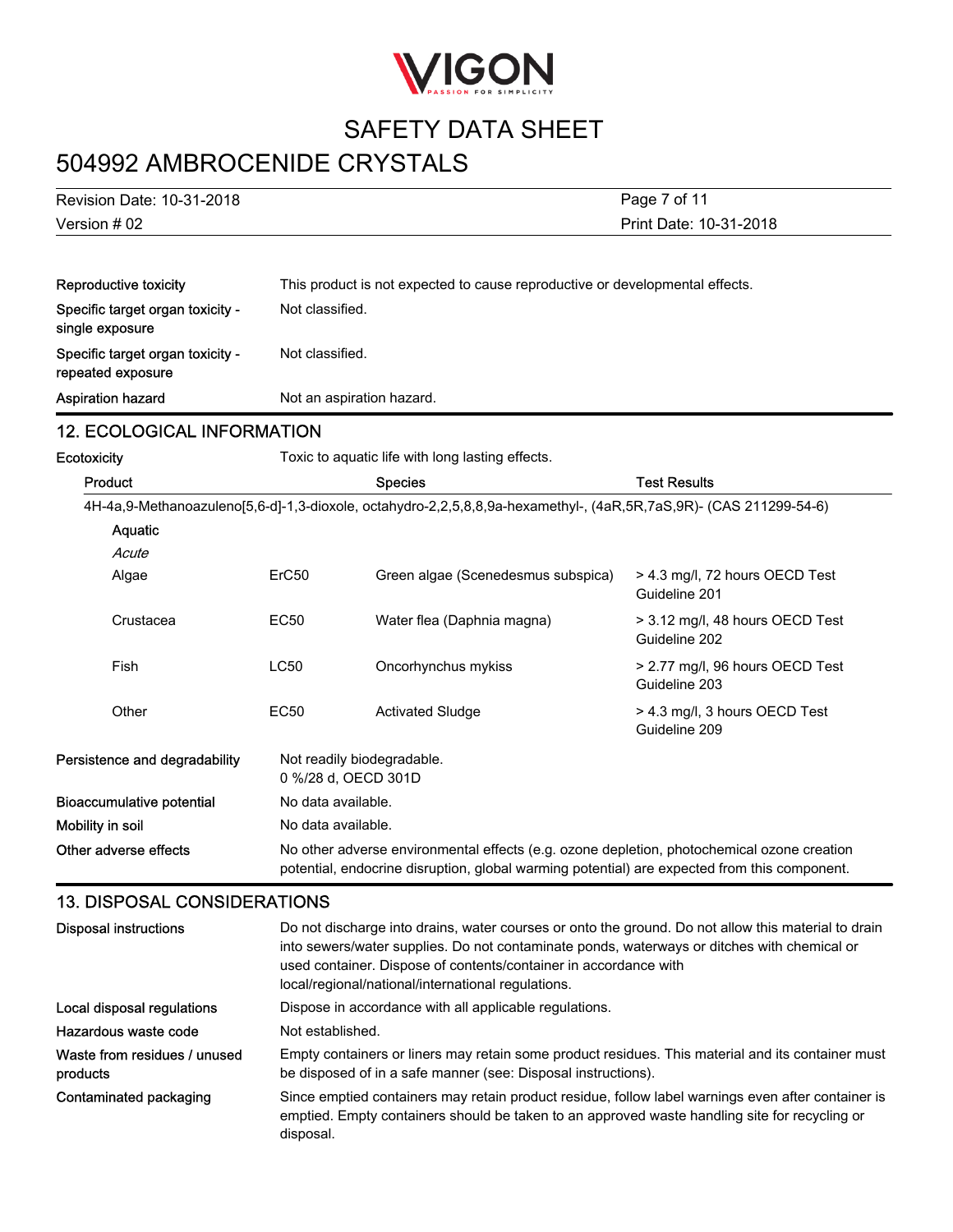

# 504992 AMBROCENIDE CRYSTALS

Version # 02 Revision Date: 10-31-2018 Print Date: 10-31-2018 Page 8 of 11

#### 14. TRANSPORT INFORMATION

#### ADN

| UN number<br>UN proper shipping name | 3077<br>ENVIRONMENTALLY HAZARDOUS SUBSTANCE, SOLID, N.O.S.                                                                                                       |
|--------------------------------------|------------------------------------------------------------------------------------------------------------------------------------------------------------------|
|                                      | (4H-4a,9-Methanoazuleno[5,6-d]-1,3-dioxole, octahydro-2,2,5,8,8,9a-hexamethyl-,<br>$(4aR, 5R, 7aS, 9R)$ -)                                                       |
| Transport hazard class(es)           | 9                                                                                                                                                                |
| Subsidiary class(es)                 |                                                                                                                                                                  |
| Packing group                        | III                                                                                                                                                              |
| <b>Environmental hazards</b>         | Yes                                                                                                                                                              |
| Labels required                      | 9                                                                                                                                                                |
| <b>ADR</b>                           |                                                                                                                                                                  |
| UN number                            | 3077                                                                                                                                                             |
| UN proper shipping name              | ENVIRONMENTALLY HAZARDOUS SUBSTANCE, SOLID, N.O.S.<br>(4H-4a,9-Methanoazuleno[5,6-d]-1,3-dioxole, octahydro-2,2,5,8,8,9a-hexamethyl-,<br>$(4aR, 5R, 7aS, 9R)$ -) |
| Transport hazard class(es)           | 9                                                                                                                                                                |
| Subsidiary class(es)                 |                                                                                                                                                                  |
| Packing group                        | III                                                                                                                                                              |
| <b>Environmental hazards</b>         | Yes                                                                                                                                                              |
| Labels required                      | 9                                                                                                                                                                |
| <b>RID</b>                           |                                                                                                                                                                  |
| UN number                            | 3077                                                                                                                                                             |
| UN proper shipping name              | ENVIRONMENTALLY HAZARDOUS SUBSTANCE, SOLID, N.O.S.<br>(4H-4a,9-Methanoazuleno[5,6-d]-1,3-dioxole, octahydro-2,2,5,8,8,9a-hexamethyl-,<br>(4aR, 5R, 7aS, 9R)-)    |
| Transport hazard class(es)           | 9                                                                                                                                                                |
| Subsidiary class(es)                 |                                                                                                                                                                  |
| <b>Packing Group</b>                 | Ш                                                                                                                                                                |
| <b>Environmental Hazards</b>         | Yes                                                                                                                                                              |
| Labels required                      | 9                                                                                                                                                                |
| Special precautions for user         | Read safety instructions, SDS and emergency procedures before handling.                                                                                          |
| <b>DOT</b>                           |                                                                                                                                                                  |
| <b>BULK</b>                          |                                                                                                                                                                  |
| <b>UN number</b>                     | 3082                                                                                                                                                             |
| Proper shipping name                 | ENVIRONMENTALLY HAZARDOUS SUBSTANCE, SOLID, N.O.S.                                                                                                               |
|                                      | (4H-4a,9-Methanoazuleno[5,6-d]-1,3-dioxole, octahydro-2,2,5,8,8,9a-hexamethyl-,<br>(4aR, 5R, 7aS, 9R)-)                                                          |
| <b>Hazard class</b>                  | 9                                                                                                                                                                |
| Packing group                        | III                                                                                                                                                              |
| <b>Environmental hazards</b>         |                                                                                                                                                                  |
| Marine pollutant                     | Yes                                                                                                                                                              |
| Packaging exceptions                 | 155                                                                                                                                                              |
| Packaging bulk                       | 241                                                                                                                                                              |
| Labels required                      | 9                                                                                                                                                                |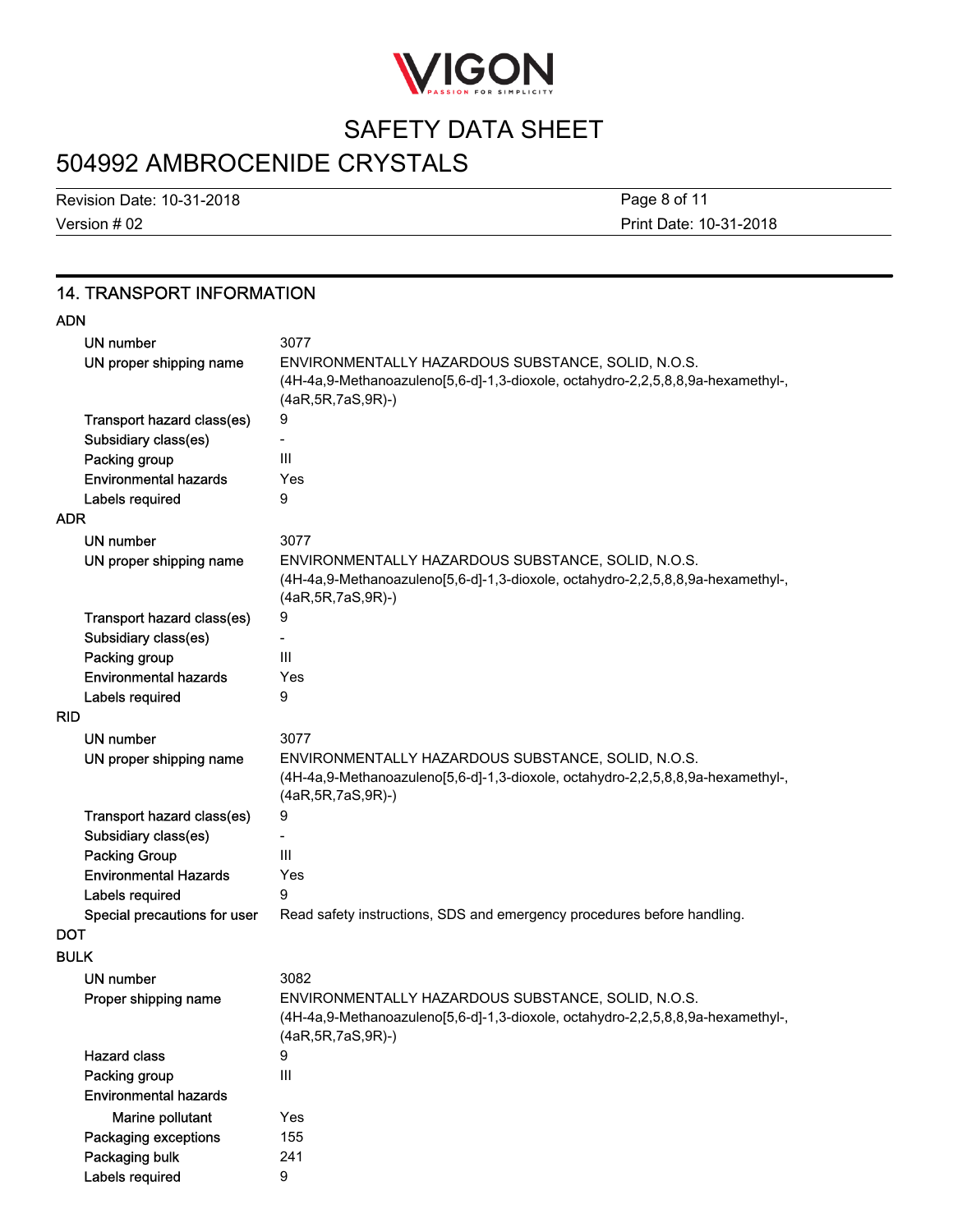

## 504992 AMBROCENIDE CRYSTALS

Version # 02 Revision Date: 10-31-2018 Print Date: 10-31-2018 Page 9 of 11

#### **DOT**

#### NON-BULK

Not regulated as dangerous goods.

#### IATA

Not regulated as dangerous goods.

#### IMDG

| UN number<br>UN proper shipping name                                           | 3077<br>ENVIRONMENTALLY HAZARDOUS SUBSTANCE, SOLID, N.O.S.<br>(4H-4a,9-Methanoazuleno[5,6-d]-1,3-dioxole, octahydro-2,2,5,8,8,9a-hexamethyl-,<br>(4aR,5R,7aS,9R)-) |
|--------------------------------------------------------------------------------|--------------------------------------------------------------------------------------------------------------------------------------------------------------------|
| Transport hazard class(es)                                                     | 9                                                                                                                                                                  |
| Subsidiary class(es)                                                           | -                                                                                                                                                                  |
| Packing group                                                                  | Ш                                                                                                                                                                  |
| Environmental hazards                                                          |                                                                                                                                                                    |
| Marine pollutant                                                               | Yes                                                                                                                                                                |
| Labels required                                                                | 9                                                                                                                                                                  |
| Transport in bulk according<br>to Annex II of MARPOL<br>73/78 and the IBC Code | Not applicable.                                                                                                                                                    |

#### ADN; ADR; DOT BULK; IMDG; RID



Marine pollutant



#### 15. REGULATORY INFORMATION

US federal regulations

This product is a "Hazardous Chemical" as defined by the OSHA Hazard Communication Standard, 29 CFR 1910.1200.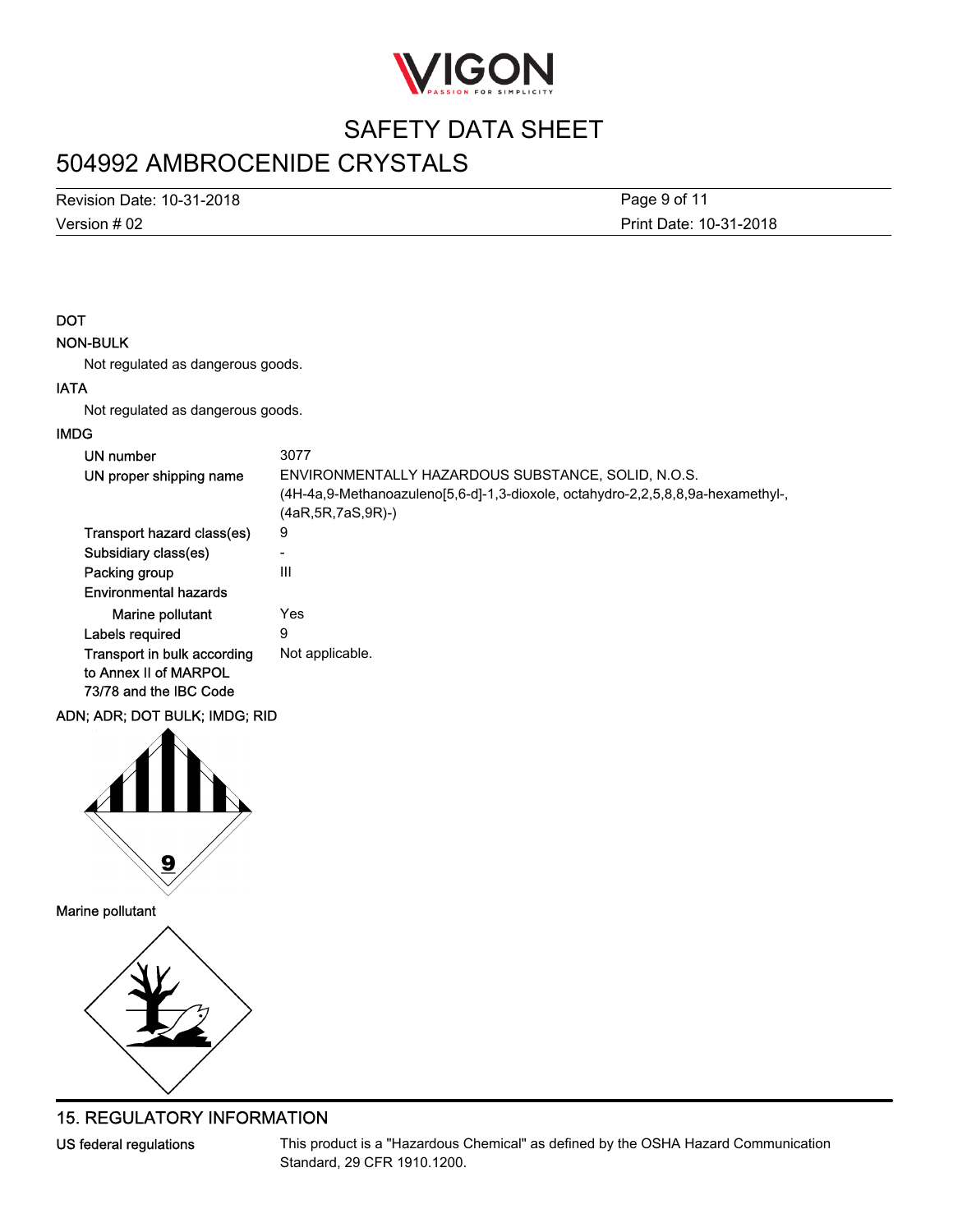

# 504992 AMBROCENIDE CRYSTALS

Version # 02 Revision Date: 10-31-2018

Print Date: 10-31-2018 Page 10 of 11

| CERCLA Hazardous Substance List (40 CFR 302.4) |                                                                                               |
|------------------------------------------------|-----------------------------------------------------------------------------------------------|
| Not listed.                                    |                                                                                               |
| SARA 304 Emergency release notification        |                                                                                               |
| Not regulated.                                 |                                                                                               |
|                                                | US. OSHA Specifically Regulated Substances (29 CFR 1910.1001-1050)                            |
| Not available.                                 |                                                                                               |
|                                                | OSHA Specifically Regulated Substances (29 CFR 1910.1001-1052)                                |
| Not regulated.                                 |                                                                                               |
|                                                | TSCA Section 12(b) Export Notification (40 CFR 707, Subpt. D)                                 |
| Not regulated.                                 |                                                                                               |
| SARA 302 Extremely hazardous substance         | Superfund Amendments and Reauthorization Act of 1986 (SARA)                                   |
| Not listed.                                    |                                                                                               |
| <b>Classified hazard</b><br>categories         | Combustible dust<br>Acute toxicity (any route of exposure)                                    |
|                                                | Skin corrosion or irritation                                                                  |
|                                                | Serious eye damage or eye irritation                                                          |
| SARA 313 (TRI reporting)<br>Not regulated.     |                                                                                               |
| Other federal regulations                      |                                                                                               |
|                                                | Clean Air Act (CAA) Section 112 Hazardous Air Pollutants (HAPs) List                          |
| Not regulated.                                 |                                                                                               |
|                                                | Clean Air Act (CAA) Section 112(r) Accidental Release Prevention (40 CFR 68.130)              |
| Not regulated.                                 |                                                                                               |
| <b>Safe Drinking Water Act</b><br>(SDWA)       | Not regulated.                                                                                |
| US state regulations                           |                                                                                               |
| <b>California Proposition 65</b>               |                                                                                               |
|                                                | California Proposition 65 - Carcinogens & Reproductive Toxicity (CRT): Listed substance       |
| Not listed.                                    |                                                                                               |
|                                                | 16. OTHER INFORMATION, INCLUDING DATE OF PREPARATION OR LAST REVISION                         |
| <b>Issue date</b>                              | 11-17-2015                                                                                    |
| <b>Revision date</b>                           | 10-31-2018                                                                                    |
| Version #                                      | 02                                                                                            |
| <b>Further information</b>                     | Refer to NFPA 654, Standard for the Prevention of Fire and Dust Explosions from the           |
|                                                | Manufacturing, Processing, and Handling of Combustible Particulate Solids, for safe handling. |
| <b>HMIS®</b> ratings                           | Health: 2<br>Flammability: 1                                                                  |

Physical hazard: 0